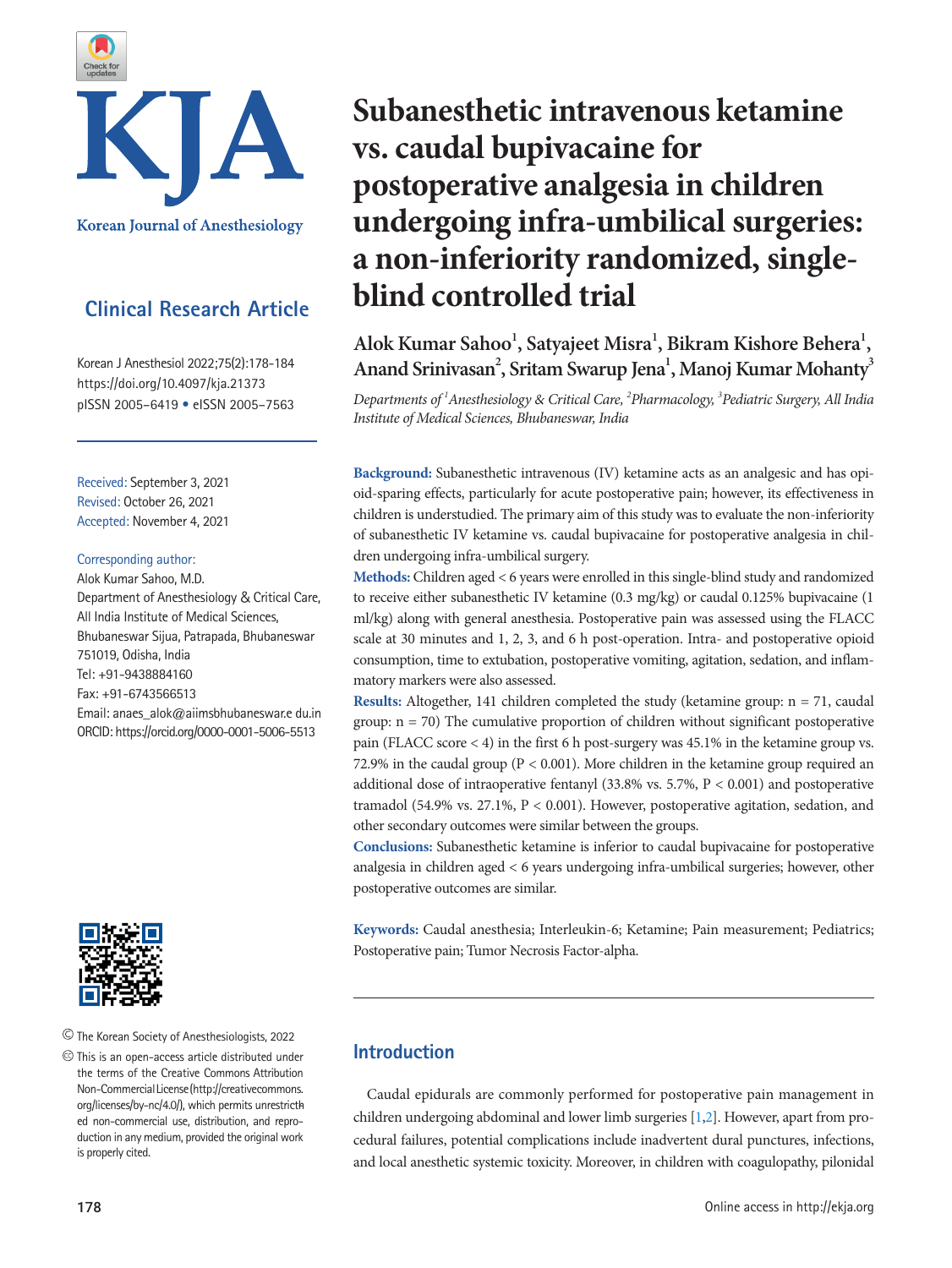cysts, spinal dysraphism, or local site infections, caudal epidurals are contraindicated [\[2](#page-6-1)[,3\]](#page-6-2). Caudal epidurals are also not recommended for some surgeries, such as hypospadias repair, since it can cause penile vasodilation, which increases blood loss and may result in fistula formation [\[4\]](#page-6-3).

Various clinical studies support the use of subanesthetic intravenous (IV) ketamine as an analgesic, particularly for acute pain in the perioperative setting [\[5](#page-6-2)]. Ketamine has been added to local anesthetics in caudal epidurals to prolong postoperative analgesia in pediatric patients; however, this does not eliminate procedural risks, and concerns have also been raised that additives in the epidural or intrathecal space may cause neurotoxicity [\[5\]](#page-6-2). One previous study found that the efficacy of caudal bupivacaine and caudal ketamine were comparable for postoperative analgesia in children undergoing inguinal hernia surgery, with better postoperative recovery profiles in the caudal ketamine group [6]. However, whether IV subanesthetic ketamine provides a level of postoperative analgesia that is similar to that of caudal bupivacaine in children is unknown.

Hence, we hypothesized that the analgesic effect of subanesthetic IV ketamine is non-inferior to that of caudal bupivacaine in children undergoing infra-umbilical surgeries. If confirmed, the results of this study would provide evidence for an easier method of postoperative analgesia in children without the risk of complications associated with caudal epidurals. In addition, it may obviate the need for multimodal analgesia and polypharmacy, such as non-opioid and opioid analgesics in children who are unable to receive caudal epidurals [\[7](#page-6-4)]. The primary aim of this study was thus to evaluate the efficacy of a subanesthetic dose of IV ketamine (0.3 mg/kg) vs. caudal 0.125% bupivacaine (1 ml/kg) for postoperative analgesia in children. The secondary aims of this study were to evaluate the differences in intra- and postoperative opioid consumption and the safety of ketamine vs. caudal bupivacaine through assessing the time to extubation, postoperative vomiting (POV), postoperative agitation, and sedation and comparing the baseline and postsurgical inflammatory markers between the two groups.

# **Materials and Methods**

### **Study design**

The study was a prospective, single-blind, non-inferiority, randomized controlled trial conducted in a tertiary care teaching hospital for two years. Children who were aged < 6 years; with American Society of Anesthesiologists physical status (ASA-PS) classification I & II; and scheduled for elective infra-umbilical, inguinoscrotal, or lower limb surgery were enrolled. The exclusion criteria were as follows: children with cardiovascular diseases, clotting disorders, a known drug allergy to either ketamine or bupivacaine, those with contraindications to caudal anesthesia, and those whose parents/guardians refused to provide consent.

#### **Study approval and trial registration**

The Institutional Ethics Committee approved the study (AIIMS, Bhubaneswar, T/IM-F/17-18/16; Chairman: Dr. Suresh Chandra Dash; date of approval  $9<sup>th</sup>$  January 2018), and written informed consent was obtained from each participant's parent or guardian. The study was registered prospectively in the Clinical Trials Registry of India (CTRI) (trial registration number: CTRI/2018/ 02/011822; Principal Investigator: Dr. Alok Kumar Sahoo; study start date 1st March 2018) and the procedures were conducted in accordance with the Helsinki Declaration-2013.

## **Randomization and allocation concealment**

The children were randomized into two groups (Caudal and Ketamine) using computer-generated randomization codes. Allocation concealment was performed using opaque sealed envelopes, which were opened by the attending anesthesiologists once the patients were received in the preoperative holding area on the day of the surgery. Since a sham caudal group was not planned, the anesthesiologists were not blinded to group allocation.

#### **Anesthesia protocol**

Monitoring, anesthesia, fluid, and temperature management were standardized for both groups. Children with a previous IV line were given inj. midazolam (0.1 mg/kg) IV 5 min before parental separation, and children without an IV line were given oral midazolam (0.5 mg/kg) 30 min before parental separation.

Anesthesia was induced with inj. glycopyrrolate (10 μg/kg), fentanyl (2 μg/kg), and propofol (2 mg/kg), IV. Muscle relaxation was achieved using inj. atracurium (0.5 mg/kg), IV. The airway was secured using an appropriately-sized tracheal tube or supraglottic airway device. Anesthesia was maintained using a mixture of oxygen in air and sevoflurane at 1 minimum alveolar concentration. After induction, 2–3 ml of blood was collected to measure interleukin-6 (IL-6) and tumor necrosis factor-α (TNF-α) levels (baseline) since both cytokines are markers of inflammation and are associated with the pro-nociceptive activity.

Following the induction of anesthesia, children randomized to the ketamine group received a sub-anesthetic dose of inj. ket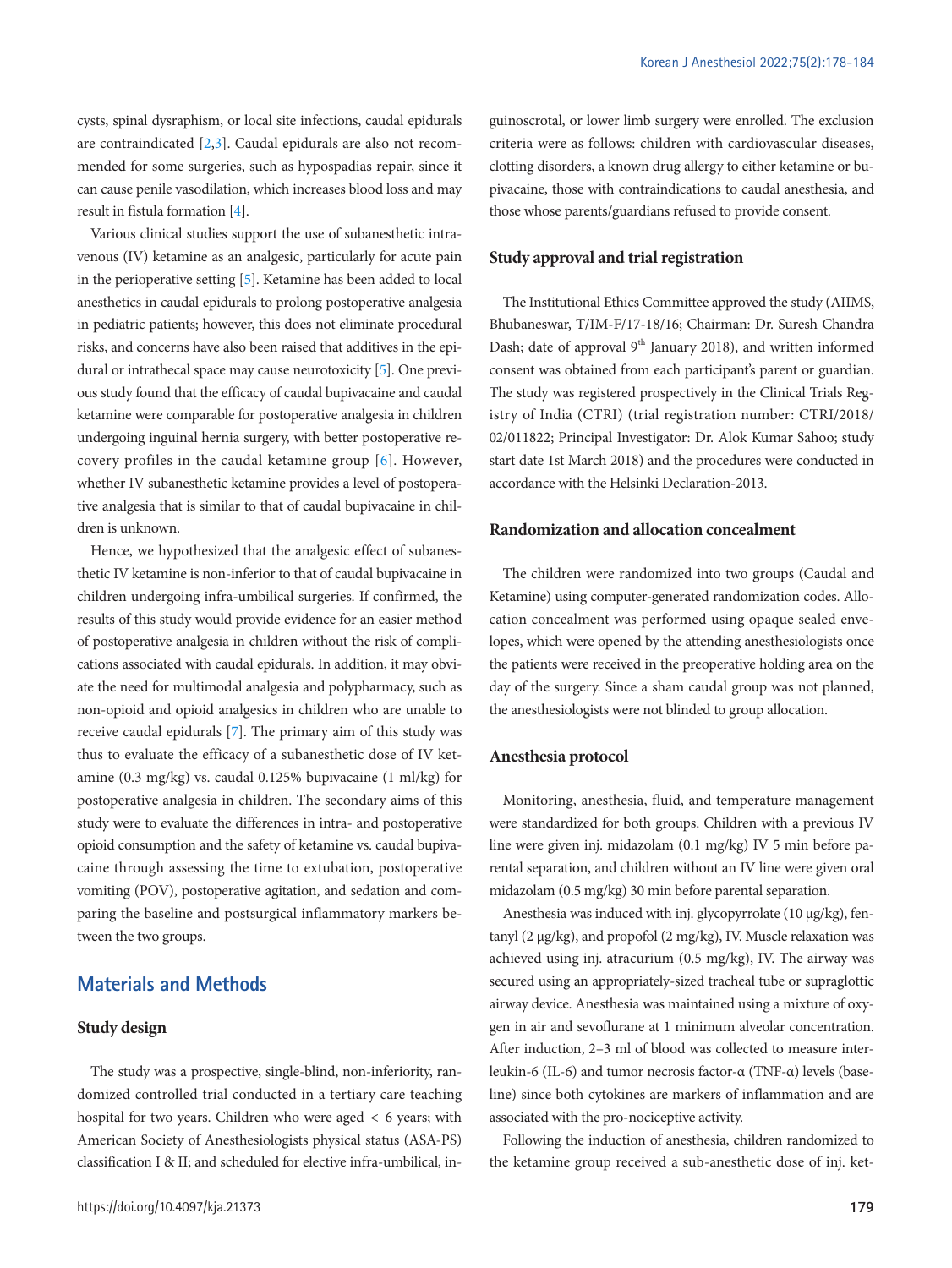amine (0.3 mg/kg) IV, and those randomized to the caudal group were administered a caudal epidural using the loss of resistance technique containing 1 ml/kg of 0.125% bupivacaine to a maximum dose of 2 mg/kg. Inj. fentanyl (0.25 μg/kg) IV was supplemented if the heart rate and/or blood pressure responses increased > 20% from baseline. In addition, all children received 15 mg/kg of inj. acetaminophen IV at induction, which was scheduled every 8 h for the first 24 h post-operation.

After surgery, inj. glycopyrrolate (10 μg/kg) and neostigmine (50 μg/kg) IV were administered to antagonize the neuromuscular blockade. The time to extubation after the neuromuscular blockade antagonists were administered, and the incidence of postoperative agitation (measured using the Watcha scale) in the first 30 min after extubation were recorded. A Watcha scale score  $\geq$  2 was used to indicate the presence of emergence agitation [\[8\]](#page-6-5). A second blood sample was drawn 3 h post-surgery to determine postoperative inflammatory marker levels.

In the postoperative anesthesia care unit (PACU), the pain was assessed using the Face, Legs, Arm, Cry, Consolability (FLACC) scale at 30 min and 1 and 2 h, and subsequently in the surgical ward at 3 and 6 h post-operation [\[9](#page-6-6)]. The license to use the FLACC scale was obtained from the University of Michigan Office of Technology (License Agreement #9709-umich). Children with FLACC scores  $\geq 4$  at any point in the first 6 h post-operation were reported as having a positive pain response. Children with a positive pain response received IV rescue analgesia with inj. tramadol (1 mg/kg) IV.

The Ramsay sedation score (RSS) was used to assess sedation in the PACU, with an RSS > 3 signifying excessive sedation. POV was another adverse effect considered. All postoperative outcome assessments were performed by trained nursing personnel who were blinded to the groups. The study period lasted from induction of anesthesia to 6 h post-operation.

#### **Primary aim and outcome parameters**

The primary aim was to evaluate the non-inferiority of subanesthetic ketamine (0.3 mg/kg) vs. 0.125% caudal bupivacaine (1 ml/kg) for postoperative pain. The primary outcome was the cumulative proportion of children with a FLACC score  $\geq 4$  at 6 h post-operation.

#### **Secondary aims**

The secondary aims were to evaluate the differences in intra-and postoperative opioid requirements and the safety of ketamine vs. caudal bupivacaine in children. The secondary outcomes assessed were the time to extubation after neuromuscular block antagonism, POV, postoperative agitation, sedation, and baseline and postsurgical inflammation.

#### **Statistical analysis**

A sample size of 72 was required for each group to prove non-inferiority with a margin of 5% (beyond which it is not considered clinically meaningful). The response rate in the caudal analgesia group (i.e., the proportion of children with a FLACC score  $<$  4 at 6 h post-operation) was set at 96% [\[10](#page-6-7)], and the response rate in the IV ketamine group was set at 90%, since this would be clinically significant for pain relief. The sample size was powered at 80%, allowing for an alpha error of 0.05, and a drop-out rate of 10% was considered.

The Shapiro-Wilk test was used to assess the normality of the data. The parametric data were analyzed using unpaired t-tests, while the non-parametric data were analyzed using the Mann-Whitney *U* test. Categorical data were analyzed using the chisquare test. Regression techniques were used to determine the association between the variables. Statistical significance was set at P < 0.05 (two-tailed). Data were analyzed using R software (version 3.5, R studio, Switzerland).

# **Results**

A total of 159 children were considered over a 1.5 yr period, 141 of which completed the study. A total of 71 children were finally included in the ketamine group and 70 in the caudal group [\(Fig. 1](#page-3-0)). We excluded two children from the caudal group due to a change in the surgical plan and one from the ketamine group due to inaccurate data collection.

Baseline characteristics, including age, sex, and weight, were comparable between the groups [\(Table 1](#page-3-1)). Most of the surgeries had a short duration, and the durations were similar between the groups. The infra-umbilical surgeries conducted were as follows: inguinal hernia repair, hypospadias and chordee correction, undescended testis correction, and various other surgeries [\(Table 1](#page-3-1)).

#### **Primary outcome**

The proportion of children with a FLACC scale score < 4 in the first 6 h post-operation was 45.1% in the ketamine group and 72.9% in the caudal group ( $P < 0.001$ ) [\(Fig. 2](#page-3-2), [Table 2](#page-4-0)). The mean FLACC scale score in the caudal group was significantly lower at 30 min and at 1, 2, and 3 h post-operation ( $P < 0.001$ ) [\(Fig. 3\)](#page-4-1). The lower limit of the confidence interval (–0.47) for the differ-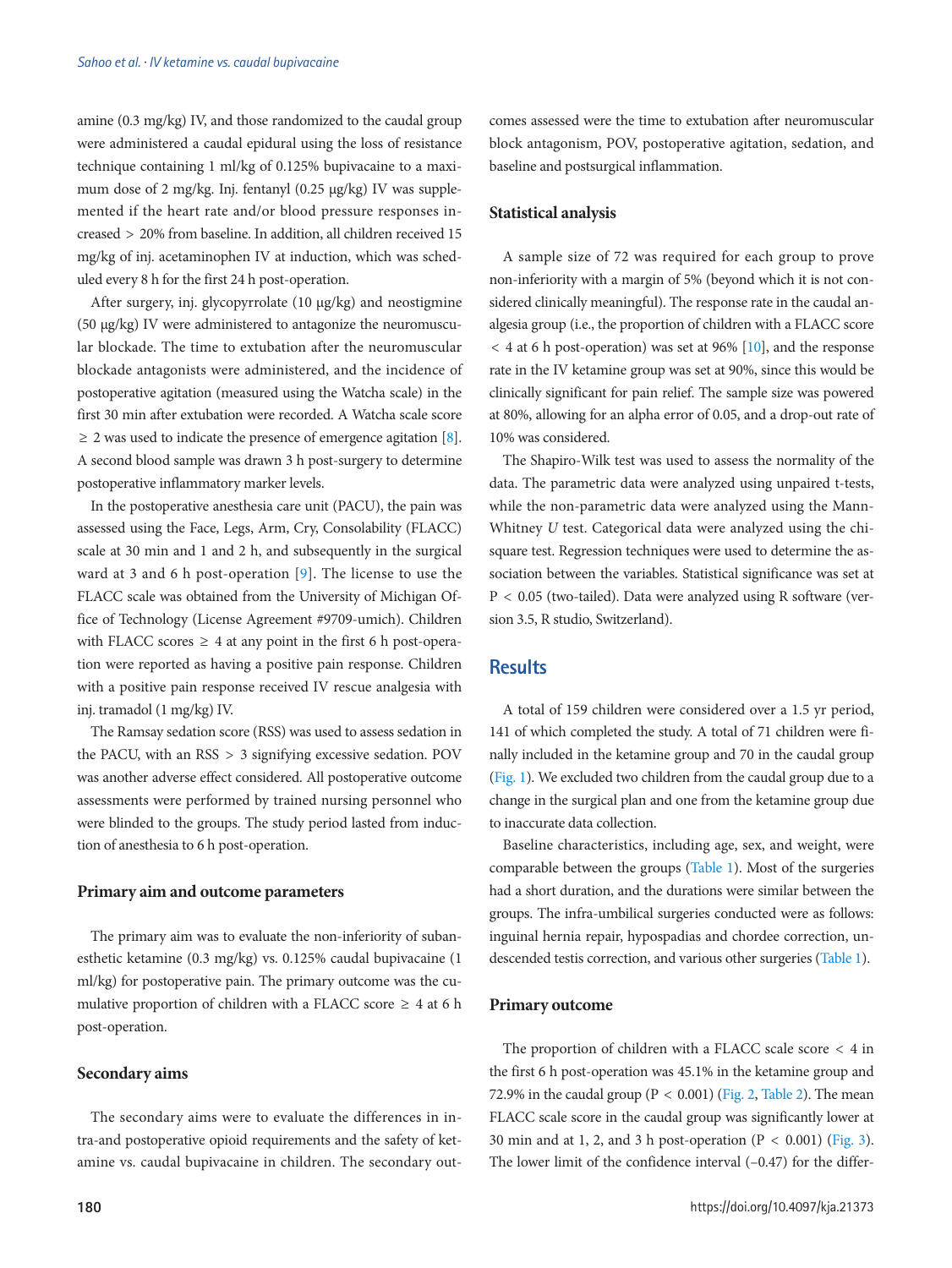<span id="page-3-0"></span>

**Fig. 1.** CONSORT flow diagram.

#### <span id="page-3-1"></span>**Table 1.** Baseline Characteristics

| Category                         | Caudal group ( $n = 70$ ) | Ketamine group ( $n = 71$ ) | P value |
|----------------------------------|---------------------------|-----------------------------|---------|
| Age (months)                     | $39.7 \pm 22.4$           | $41.4 \pm 22.8$             | 0.642   |
| Weight (kg)                      | $13.4 \pm 5.2$            | $14.2 \pm 5.0$              | 0.401   |
| Sex (M/F)                        | 62/8                      | 59/12                       |         |
| Duration of surgery (min)        | $95.1 \pm 48.8$           | $83.6 \pm 50.5$             | 0.110   |
| Type of surgery                  |                           |                             |         |
| Inguinal hernia repairs          | 19                        | 25                          |         |
| Hypospadias & chordae correction | 17                        | 14                          |         |
| Undescended testis               | 10                        | 11                          |         |
| Others                           | 24                        | 21                          |         |

Values are presented as mean ± SD or number of patients.

<span id="page-3-2"></span>



ence between the groups crossed the non-inferiority limit of –0.05, suggesting that subanesthetic IV ketamine was inferior to caudal analgesia. Mixed effect modeling of the FLACC responses

at various time points with the groups as covariant showed a significant difference in the response trends between the two groups across all time points (P < 0.05).

#### **Secondary outcomes**

The proportion of children requring an additional dose of intraoperative fentanyl in the ketamine group was 33.8% compared to 5.7% in the caudal group ( $P < 0.001$ ). The mean dose of fentanyl was also significantly higher in the ketamine group [\(Table 2\)](#page-4-0). The standardized mean difference between the two groups for fentanyl consumption was 0.56. The proportion of children requiring postoperative tramadol was also significantly higher in the ketamine group in the first 6 h post-operation (54.9% vs. 27.1%, P < 0.001) [\(Table 2](#page-4-0)).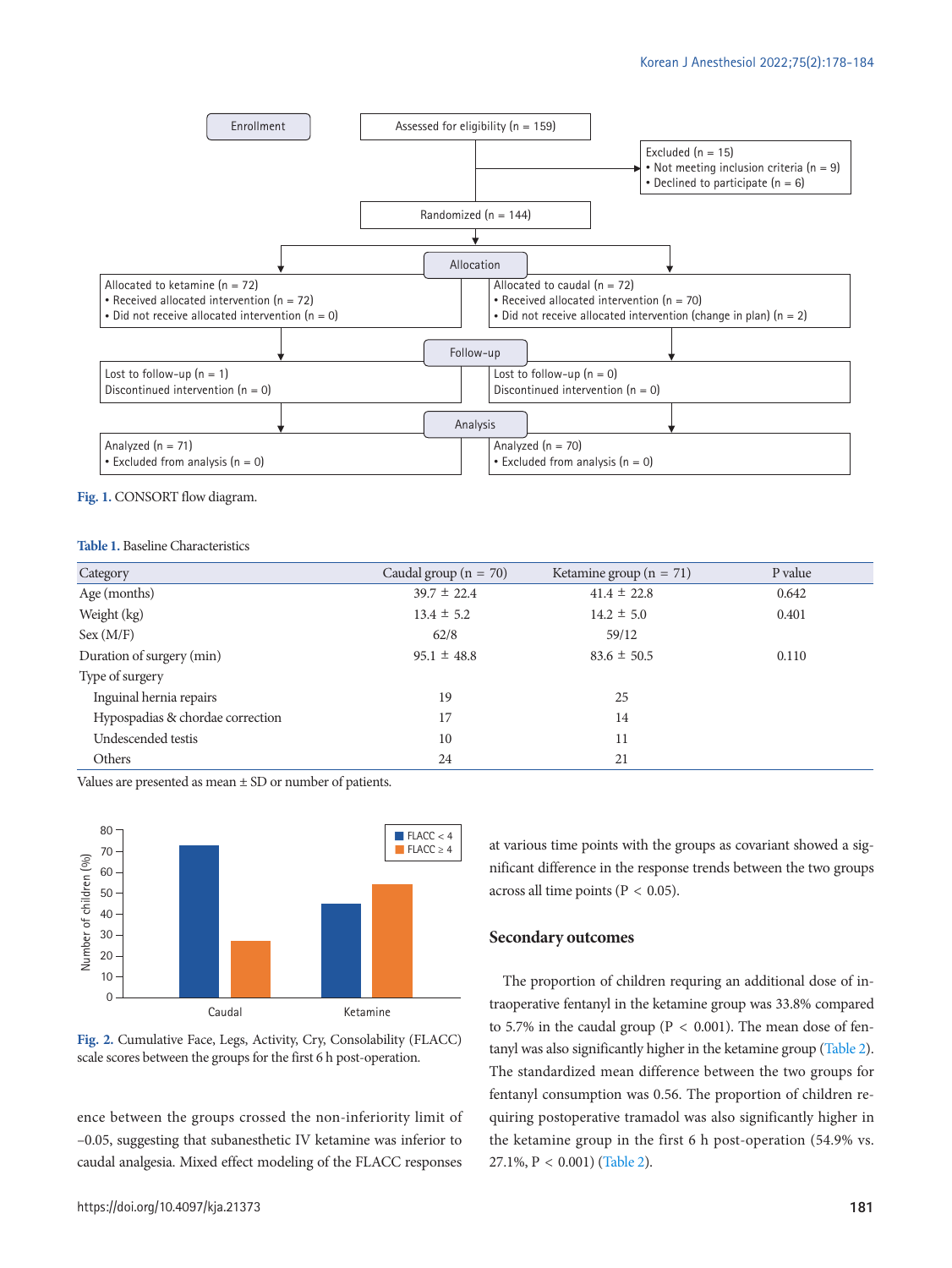| Parameters                                                   | Caudal group ( $n = 70$ ) | Ketamine group ( $n = 71$ ) | 95% CI        | P value     |
|--------------------------------------------------------------|---------------------------|-----------------------------|---------------|-------------|
| $\text{FLACC}$ < 4 for first 6 h post-operation (cumulative) | 51 (72.9)                 | 32(45.1)                    |               | ${}< 0.001$ |
| Time to extubation (min)                                     | $7.3 \pm 3.5$             | $7.2 \pm 2.8$               | $-1.2, 0.9$   | 0.751       |
| Additional fentanyl requirement (intraoperative)             | 4(5.7)                    | 24(33.8)                    |               | ${}< 0.001$ |
| Additional fentanyl dose (intraoperative, $\mu$ g/kg)        | $1.0 \pm 3.4$             | $3.7 \pm 5.8$               | 1.1, 4.3      | ${}< 0.001$ |
| Additional tramadol requirement (postoperative)              | 19(27.1)                  | 39(54.9)                    |               | ${}< 0.001$ |
| Preoperation IL-6 (µg/ml)                                    | $9.8 \pm 14.8$            | $9.6 \pm 14.3$              | $-5.1, 4.7$   | 0.943       |
| Postoperation $3 h$ IL-6 ( $\mu$ g/ml)                       | $32.1 \pm 35.5$           | $27.7 \pm 31.4$             | $-6.9, 15.7$  | 0.442       |
| Preoperation TNF- $\alpha$ (µg/ml)                           | $17.4 \pm 12.2$           | $15.8 \pm 11.6$             | $-2.9, 6.03$  | 0.493       |
| Postoperation 3 h TNF- $\alpha$ (µg/ml)                      | $25.4 \pm 18.7$           | $21.9 \pm 16.1$             | $-3.1, 10.04$ | 0.302       |
| RSS > 3                                                      | 23(32.8)                  | 16(22.5)                    |               | 0.170       |
| Emergence agitation                                          | 3(4.3)                    | 7(9.9)                      |               | 0.197       |

<span id="page-4-0"></span>**Table 2.** Primary and Secondary Outcome Parameters

Values are presented as number of patients (%) or mean ± SD. FLACC: Face, Legs, Activity, Cry, Consolability scale, IL-6: interleukin-6, TNF-α: tumor necrosis factor-α, RSS: Ramsay Sedation scale.

<span id="page-4-1"></span>

**Fig. 3.** Mean Face, Legs, Activity, Cry, Consolability (FLACC) scale scores over time according to group.

The time to tracheal extubation was comparable between the groups (Table 2). Postoperative agitation and sedation were also similar between the groups (Table 2). Only four children, three in the ketamine group and one in the caudal group, experienced POV in this study. Serum TNF-α and IL-6 levels were lower in the ketamine group than in the caudal group, although the difference was not statistically significant at any of the time points (Table 2).

# **Discussion**

The main finding of this study was that sub-anesthetic ketamine was inferior to caudal epidural analgesia with bupivacaine for postoperative pain relief measured using the FLACC scale score for the first 6 h post-operation in children undergoing infra-umbilical surgery under general anesthesia. The FLACC scale score at 6 h post-operation was similar between the groups, possibly due to the caudal effect wearing off. However, the degree of early postoperative inflammation and other secondary outcomes, such as POV, sedation, and postoperative agitation, were similar between the groups.

Ketamine causes spinal inhibition of nociceptive transmission [\[11](#page-6-8)]. Subanesthetic ketamine has been widely used for postoperative pain relief, but controversy still exists regarding the optimal dose, duration, and timing of administration [\[12,](#page-6-9)[13\]](#page-6-10). Our results are different from those reported by Naguib et al. [6] in their study of 50 children in which they found comparable analgesic efficacy of low-dose caudal ketamine (0.5 mg/kg) with caudal 0.25% bupivacaine (1 ml/kg). In their study, the analgesic efficacy of caudal ketamine was observed until 24 h post-operation. Significantly, a greater number of the children in the caudal ketamine group were calm and cheerful postoperatively at 60 and 90 min compared to the caudal bupivacaine group. Differences between our study results vs. those of Naguib et al. could have been due to the route of administration and the dose of ketamine (0.3 mg/kg in our study vs. 0.5 mg/kg in the study by Naguib et al. [\[6](#page-6-11)]). The lack of difference in postoperative recovery profiles in our study could be similarly explained by differences in the pharmacodynamics between the two routes. Thus, the equivalence of the two routes for ketamine likely does not exist.

Our study findings were similar to those of Dix et al. [\[14\]](#page-6-12), wherein 75 children were given an IV pre-incisional bolus (0.5 mg/kg) either alone or in combination with a postoperative infusion of ketamine (4 µg/kg/min) vs. saline placebo during appendicectomy. The authors did not find any improvement in pain score (at rest or with movement) or a decrease in morphine consumption in the ketamine group. They concluded that ketamine might not have the same opioid-sparing effect in children as in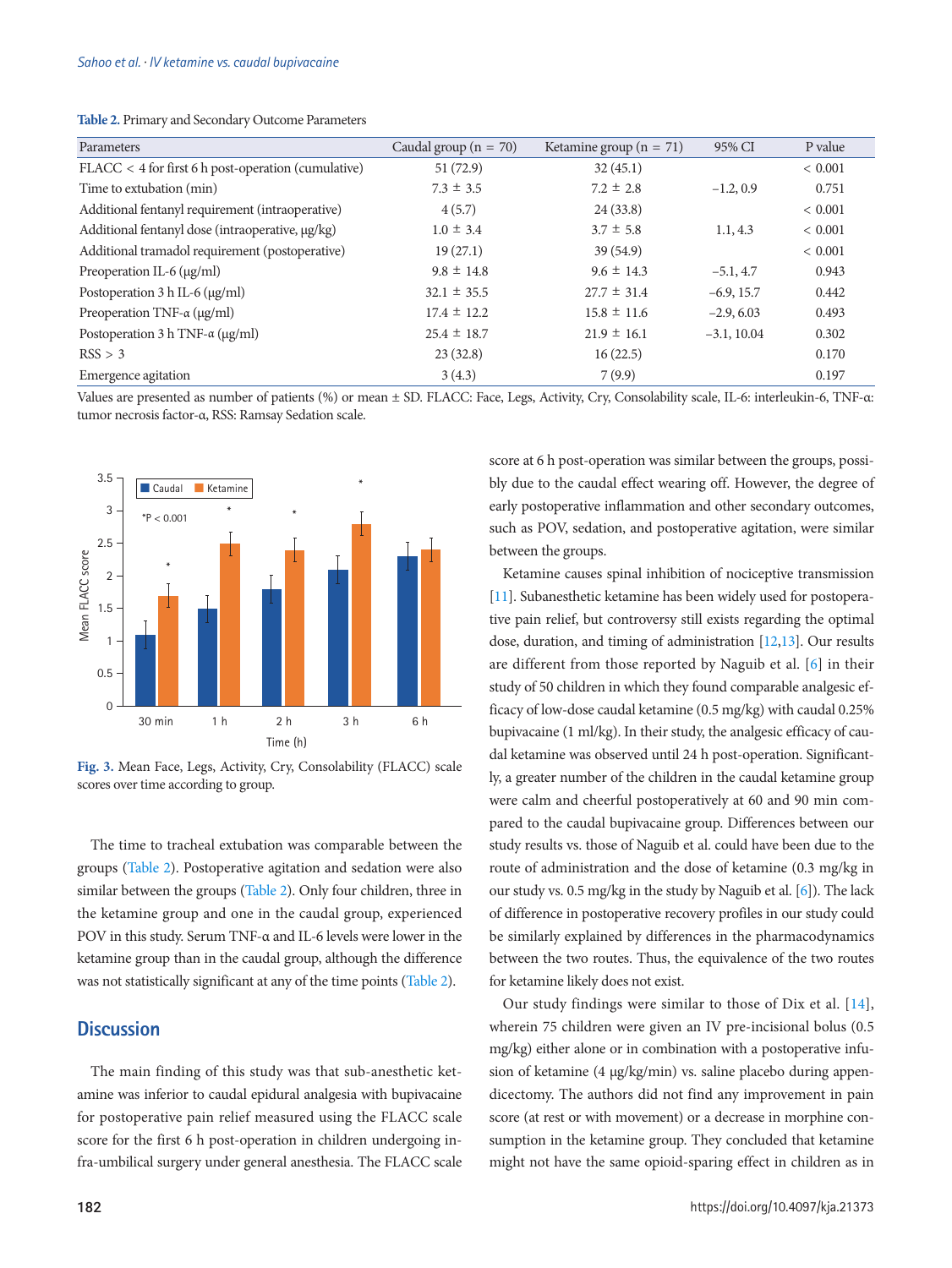adults [\[14](#page-6-7)]. Another explanation for the lack of effect in our study could be that the patients received pre-emptive ketamine. It has been suggested that ketamine may block N-methyl-D-aspartate receptors more effectively in adults if it has been previously opened by an intense or noxious stimulus or the so-called foot-inthe-door blockade phenomenon [[15\]](#page-6-13). A similar phenomenon may occur in pediatric patients. Thus, the timing of administration, that is, pre-emptive vs. postsurgical, may lead to different responses.

IL-6 and TNF-α are major proinflammatory acute-phase proteins that are secreted in response to the tissue damage caused by surgery. These cytokines are known to modulate inflammation and nociception and possibly contribute to pain intensification. Increased levels of these cytokines are associated with increased inflammation and pain [\[16\]](#page-6-14). Previous studies have shown that ketamine has an anti-inflammatory effect and reduces the levels of proinflammatory cytokines TNF-α and IL-6 by immunomodulation [\[17–](#page-6-15)[20\]](#page-6-16). This regulatory action was more pronounced when ketamine was administered before the noxious stimulus. In our study, the similar postsurgical cytokine levels between the ketamine and caudal groups suggest that even though ketamine was inferior to caudal bupivacaine for postoperative analgesia, the anti-inflammatory response was similar. The 3-hour postoperative window for the sampling of postoperative inflammatory markers used in this study is consistent with previous studies, since TNF-α decays by the third hour after exposure to toxins/ surgery, while IL-6 levels are detected in the blood by the second hour and peak at 12–24 hours post-surgery [\[21](#page-6-17)[,22](#page-6-18)]. We are unable to comment on the apparent dissociation of the inflammatory and nociceptive action, but it is possible that the peak effect may have been missed in the two groups due to differences in the time of rising and peak between the markers.

The adverse effects were comparable between the groups, indicating that IV subanesthetic ketamine is safe. Ketamine can cause excessive sedation and agitation; however, this effect is more pronounced at an anesthetic dose [\[23](#page-6-19)]. In our patients, we found that extubation time, sedation, and postoperative agitation scores were similar between the groups. Our findings are similar to those of Sinha and Sood [\[24\]](#page-6-20), who found that caudal ketamine does not increase or cause agitation. Thus, sub-anesthetic ketamine appears to have a good safety profile in this patient population.

The main limitation of our study was the absence of a placebo group; however, our aim was not to show the superiority of ketamine versus placebo for postoperative analgesia but rather to show the non-inferiority of the intervention with caudal epidurals to test our hypothesis. Second, we only followed the patients'

FLACC scale scores for the first 6 h post-operation, as the effects of even "kiddie" caudals wear off in a sizeable proportion of children after this time [\[25\]](#page-6-21). The action of a bolus dose of subanesthetic ketamine is unlikely to have a long duration, which is also a potential limitation of this study. However, in children, there is very limited evidence regarding the postsurgical administration of subanesthetic ketamine, and thus, we are unable to comment on whether the timing of ketamine administration would be more appropriate after surgery in this patient population. Another limitation was that some of the outcomes, such as intraoperative opioids and time to extubation, were not blinded.

In conclusion, a subanesthetic dose of IV ketamine is inferior to caudal analgesia with bupivacaine in children aged < 6 years undergoing infra-umbilical surgeries. Unless there is a specific contraindication, children in this age group should continue to receive caudal epidurals for postoperative analgesia for these surgeries. Further studies to evaluate the effect of ketamine infusions or post-surgery subanesthetic administration should be considered.

# **Funding**

Intramural funded (No T/IM-F/17-18/16) funding agency, AIIMS, Bhubaneswar, India.

# **Conflicts of Interest**

No potential conflict of interest relevant to this article was reported.

# **Author Contributions**

Alok Kumar Sahoo (Conceptualization; Data curation; Formal analysis; Funding acquisition; Investigation; Methodology; Project administration; Resources; Supervision; Writing – original draft; Writing – review & editing)

Satyajeet Misra (Conceptualization; Investigation; Methodology; Project administration; Supervision; Writing – review & editing) Bikram Kishore Behera (Conceptualization; Methodology; Project administration; Supervision; Writing – review & editing)

Anand Srinivasan (Data curation; Investigation; Resources; Software; Validation)

Sritam Swarup Jena (Methodology; Project administration; Resources; Supervision)

Manoj Kumar Mohanty (Project administration; Resources; Supervision)